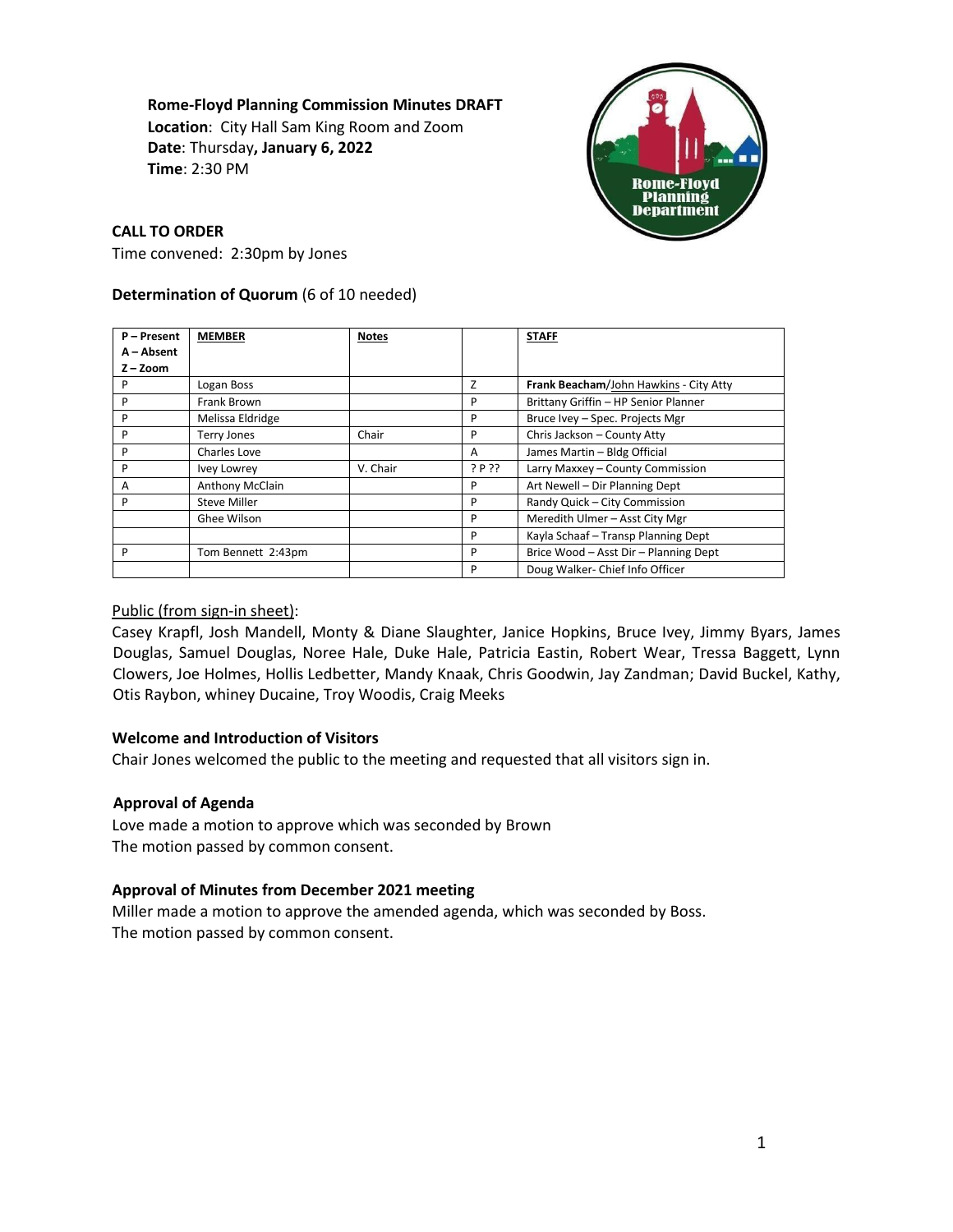# **City of Rome and Floyd County Readoption of the Unified Land Development Code for calendar year 2022.**

Chair Jones opened the public hearing.

Quick adoption with no discussion.

Chair Jones closed the public hearing and opened it up for Commission comments.

Motion Carried/Denied: Carried

|   | <b>MEMBER</b>         |   | <b>MEMBER</b>                |   | <b>MEMBER</b>          |
|---|-----------------------|---|------------------------------|---|------------------------|
|   | M - Motion S - Second |   | $F - For$ <b>A</b> - Against |   | $AB - Abstractained$   |
| A | Logan Boss            | А | <b>Terry Jones</b>           |   | <b>Anthony McClain</b> |
| A | Frank Brown           | A | Charles Love                 | м | <b>Steve Miller</b>    |
| А | Melissa Eldridge      |   | <b>Ivey Lowrey</b>           |   | Ghee Wilson            |
|   |                       |   |                              |   |                        |
|   |                       |   |                              | A | Tom Bennett            |

#### **ULDC Text Amendments**

• To allow for an administrative variance to reduce the road frontage requirement and the side setbacks.

Chair Jones opened the public hearing.

Brice Wood presented the proposed Amendments to the Commission and the public.

Staff Recommendation: Approval with numerous conditions. See Staff notes. Wood explained original Omnibus Bill, which did not include road frontage

In Favor:

None present

Against:

Tressa Baggett – S-R should be more specific. Property in Rome Proper & downtown is different than property in the City fringe.

Whitney Ducaine – Staff recommendation resolves her concerns

Chair Jones closed the public hearing and opened it up for Commission comments.

Miller – Concern with Administrative Approval Lot width admin approval? This is too broad. 4 people, not 2 people for approval.

Newell, Lowrey, Brown – It is actually four (4) people; Fire Marshall, Building Official, City Engineer, & Planning Director

Lowrey – Any idea about new code?

Boss – Why are we doing this right now?

Wood – Because we have been asked to do this.

Griffin – We as Staff cannot answer this.

Love – Same question. Will this allow for infill development in inner city?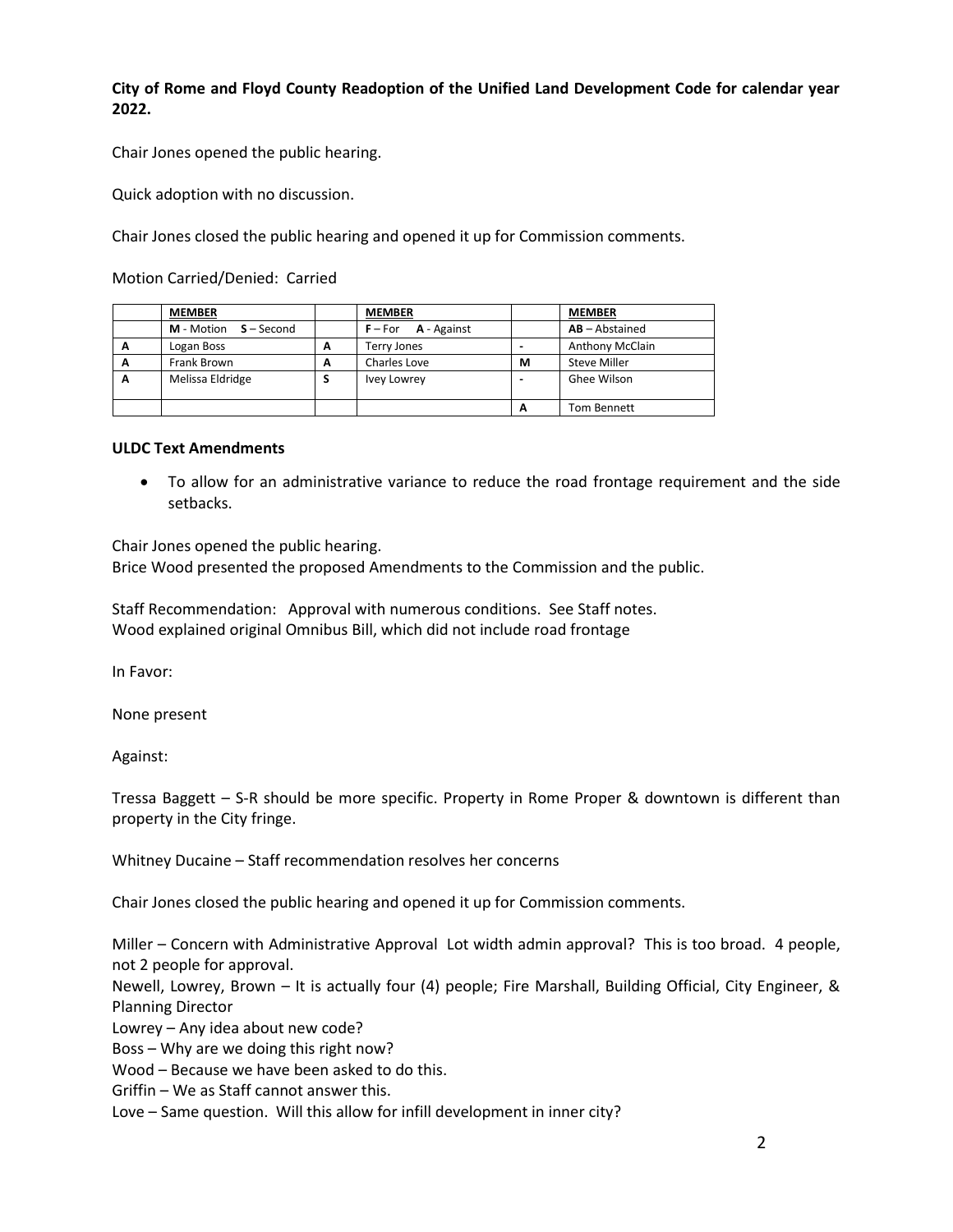# Boss – When is new code coming? Staff – Middle Summer

Motion Carried/Denied: Motion to approve with Staff recommendations; no recommendation 4-4; frontage & sides

|   | <b>MEMBER</b>         | <b>MEMBER</b>           |   | <b>MEMBER</b>          |
|---|-----------------------|-------------------------|---|------------------------|
|   | M - Motion S - Second | $F$ – For $A$ - Against |   | $AB - Abstractained$   |
| A | Logan Boss            | <b>Terry Jones</b>      |   | <b>Anthony McClain</b> |
| A | Frank Brown           | Charles Love            | A | <b>Steve Miller</b>    |
| A | Melissa Eldridge      | Ivey Lowrey             |   | Ghee Wilson            |
|   |                       |                         |   | Tom Bennett            |

#### **ULDC Text Amendments**

• To allow for townhouses and duplexes along major roads, with restrictions. Chair Jones opened the public hearing.

Brice Wood presented the proposed Amendments to the Commission and the public.

Staff Recommendation: Approval with shared ingress & egress

In Favor: None

Against:

Lamar Renfro = Issue with kids & main roads; place ingress & egress on to the same street.

Chair Jones closed the public hearing and opened it up for Commission comments.

Maxey – What about acceleration & deceleration lane? Wood – this is on a state route, GDOT will handle that.

Motion Carried/Denied: Approved with conditions, 7-0

| <b>MEMBER</b>           |   | <b>MEMBER</b>           | <b>MEMBER</b>          |
|-------------------------|---|-------------------------|------------------------|
| $M - Motion S - Second$ |   | $F$ – For $A$ - Against | $AB - Abstractained$   |
| Logan Boss              |   | Terry Jones             | <b>Anthony McClain</b> |
| Frank Brown             | М | Charles Love            | <b>Steve Miller</b>    |
| Melissa Eldridge        |   | Ivey Lowrey             | Ghee Wilson            |
|                         |   |                         | Tom Bennett            |

#### **ULDC Text Amendments**

• To allow for an administrative variance to reduce the distance requirement between billboards.

Chair Jones opened the public hearing. Brice Wood presented the proposed Amendments to the Commission and the public.

Love left the room

Chair Jones closed the public hearing and opened it up for Commission comments.

Motion Carried/Denied: Motion to not hear it; 7 + 1 abstain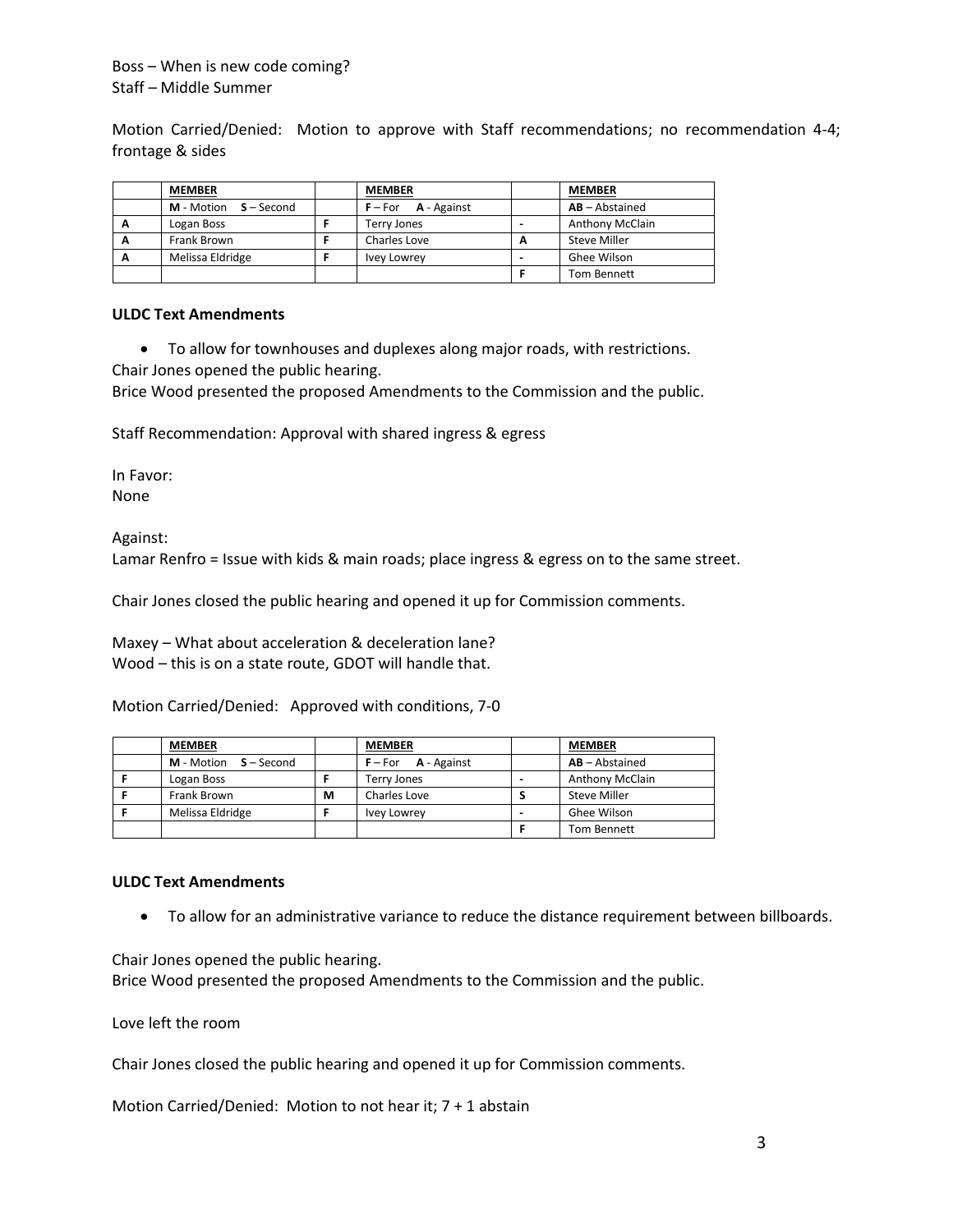| <b>MEMBER</b>           |    | <b>MEMBER</b>           |   | <b>MEMBER</b>          |
|-------------------------|----|-------------------------|---|------------------------|
| $M - Motion S - Second$ |    | $F$ – For $A$ - Against |   | $AB - Abstractained$   |
| Logan Boss              |    | Terry Jones             |   | <b>Anthony McClain</b> |
| Frank Brown             | AB | Charles Love            | м | <b>Steve Miller</b>    |
| Melissa Eldridge        |    | Ivey Lowrey             |   | Ghee Wilson            |
|                         |    |                         |   | Tom Bennett            |

### **CITY OF ROME REZONING & SPECIAL USE PERMIT APPLICATIONS:**

### **Z22-01-03**

**For property at 410-414 E. 1st Ave., Floyd County Tax Parcel(s) J14F062, J14F063, J14F064, J14F065, J14F066, J14F067, J14F068, J14F071, Applicant/Owner Echota Realty Company, Inc. & Buckel Design Group, LLC request(s) rezoning from Community-Commercial & Light-Industrial to Multifamily-Residential.**

Chair Jones opened the public hearing. Brice Wood presented the facts and the application to the Commission and the public.

Staff Recommendation: Approval as recommended

In Favor:

Buckel – Design Group engineer on behalf of Ledbetter applicants. 24 front-loaded & additional 13 rear loaded; site density meets requirements. Trail access & sidewalks. Multiple letters & email in support.

Against: None

Chair Jones closed the public hearing and opened it up for Commission comments.

Letters of support in PowerPoint

Motion Carried/Denied: APPROVED 8-0 UNANIMOUS

| <b>MEMBER</b>                  | <b>MEMBER</b>           |   | <b>MEMBER</b>        |
|--------------------------------|-------------------------|---|----------------------|
| <b>M</b> - Motion $S - Second$ | $F$ – For $A$ - Against |   | $AB - Abstractained$ |
| Logan Boss                     | <b>Terry Jones</b>      |   | Anthony McClain      |
| Frank Brown                    | Charles Love            | м | <b>Steve Miller</b>  |
| Melissa Eldridge               | Ivey Lowrey             |   | Ghee Wilson          |
|                                |                         |   | Bennett              |

#### **Z22-01-06**

**For property at 0 Woodrow Wilson Way, Floyd County Tax Parcel I13W002, Applicant/Owner The Berry Schools & Gateway Development Corporation requests rezoning from Multifamily-Residential & Community-Commercial to all being Multifamily-Residential.**

Chair Jones opened the public hearing.

Brice Wood presented the facts and the application to the Commission and the public.

Staff Recommendation: Approval as submitted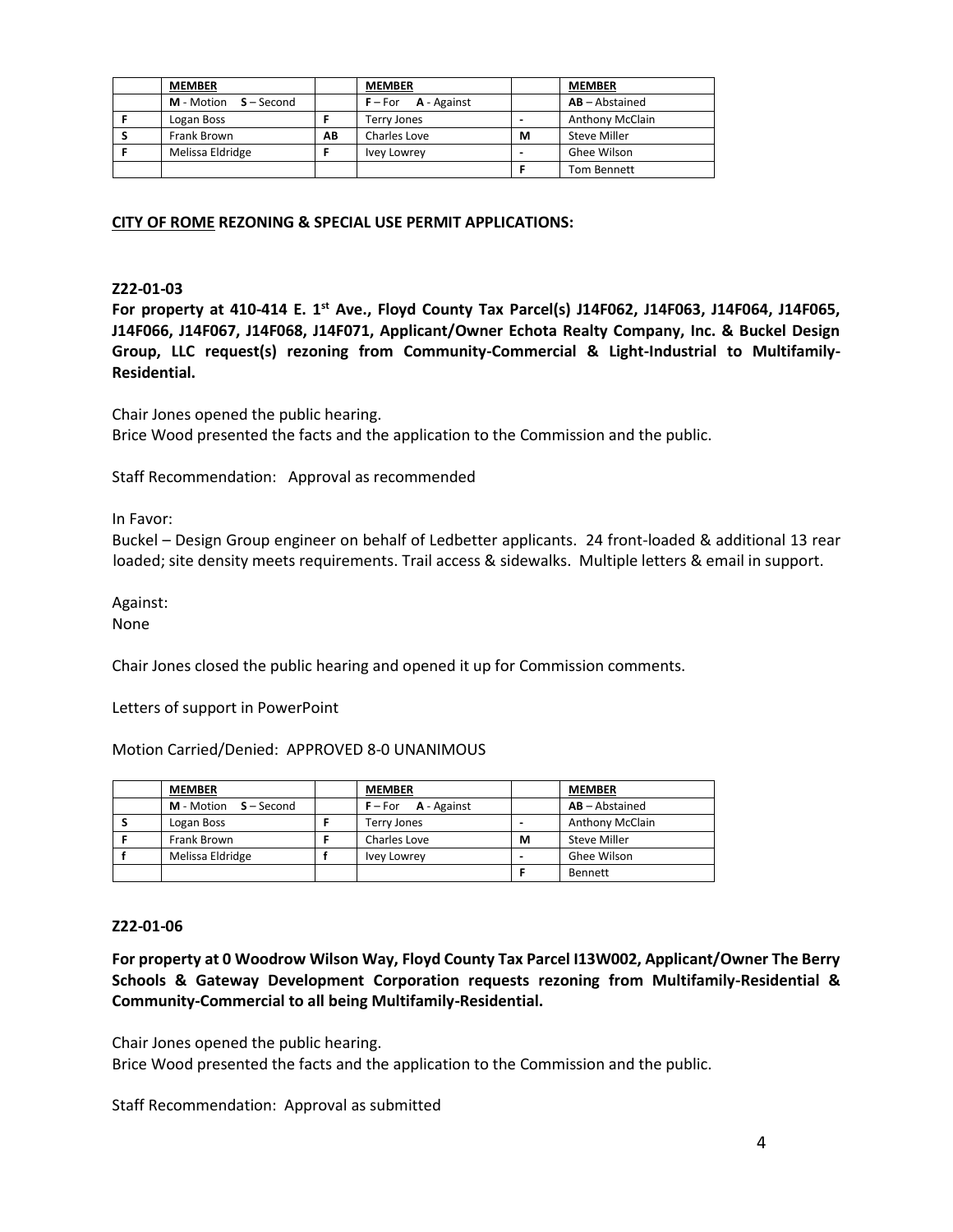In Favor: Jimmy Byars Realtor for Berry College Josh Mandell Josh Mando Gateway Development

Against:

Kathy Smith – Not an appropriate location for this development; Also sent an email. Against this because this is an area created for elderly living & the medical community. 210 units could have a lot of occupants. This is not an appropriate location for this type of development. This is a 55+ area, not an active lifestyle area.

Josh M -rebuttal – average 2-bedroom apartments; Highland Estates is also our property that Kathy currently lives in. Gateway will do the same as we did with Highlands ??? bringing down the area

Chair Jones closed the public hearing and opened it up for commission comments.

Lowrey – Access point? Lowrey – Access from Redmond & Woodrow Wilson?

Motion Carried/Denied: APPROVED 8-0

| <b>MEMBER</b>                  | <b>MEMBER</b>           |   | <b>MEMBER</b>          |
|--------------------------------|-------------------------|---|------------------------|
| <b>M</b> - Motion $S - Second$ | $F$ – For $A$ - Against |   | $AB - Abstractained$   |
| Logan Boss                     | <b>Terry Jones</b>      |   | <b>Anthony McClain</b> |
| Frank Brown                    | Charles Love            | М | <b>Steve Miller</b>    |
| Melissa Eldridge               | <b>Ivey Lowrey</b>      |   | Ghee Wilson            |
|                                |                         |   | Tom Bennett            |

# **FLOYD COUNTY REZONING & SPECIAL USE PERMIT APPLICATIONS**

#### **SUP22-01-08**

**For property at 135 Wax Road, Floyd County Tax Parcel K17010, currently zoned Suburban Residential, Applicant/Owner Chris Goodwin requests Special Use Permit to use existing new structure for personal storage & to store lawn service equipment.**

Chair Jones opened the public hearing. Brice Wood presented the facts and the application to the commission and the public.

Staff Recommendation: Approval with numerous conditions. See Staff notes.

In Favor:

Chris Goodwin – Looking to do a nice-looking barn. Pole barn where equipment is currently stored. Currently adjacent to a pasture

Against: None

Chair Jones closed the public hearing and opened it up for commission comments.

Wood – In 2004, Planning Commission & Floyd County Commission approved for H&H Lawn Care on Old Calhoun.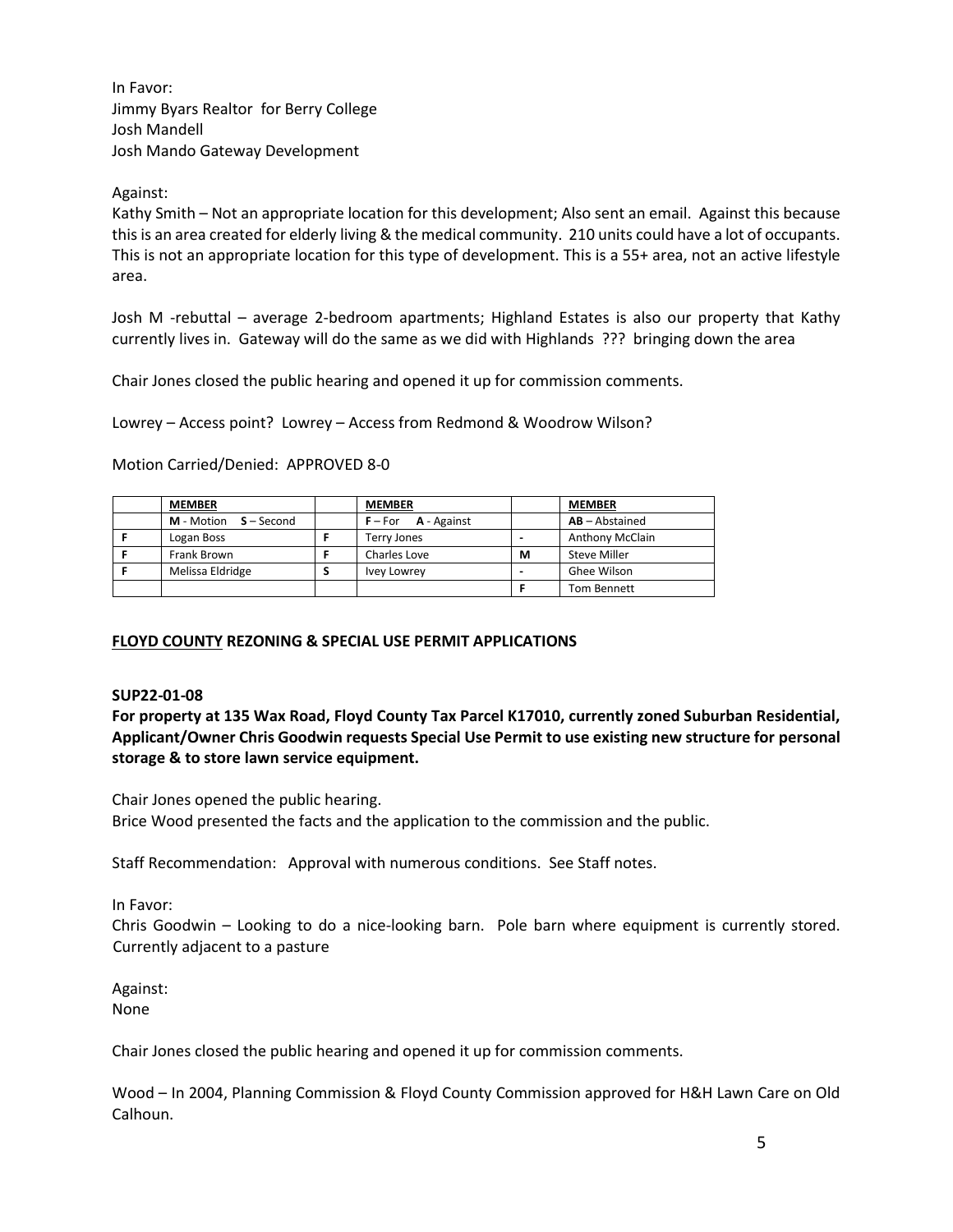Lowrey – Is an office going in? Goodwin – Yes. Miller – Does SUP follow property if sold? Wood – Yes.

Motion Carried/Denied: APPROVED WITH CONDITIONS as Staff recommended 8-0

| <b>MEMBER</b>         |   | <b>MEMBER</b>           |                          | <b>MEMBER</b>          |
|-----------------------|---|-------------------------|--------------------------|------------------------|
| M - Motion S - Second |   | $F$ – For $A$ - Against |                          | $AB - Abstractained$   |
| Logan Boss            |   | <b>Terry Jones</b>      |                          | <b>Anthony McClain</b> |
| Frank Brown           |   | Charles Love            |                          | <b>Steve Miller</b>    |
| Melissa Eldridge      | М | Ivey Lowrey             | $\overline{\phantom{a}}$ | Ghee Wilson            |
|                       |   |                         |                          | Tom Bennett            |

### **Z21-11-01**

**For property at 1879 Pleasant Valley Rd. & 1934 Pleasant Valley Rd., Silver Creek, GA 30173, Floyd County Tax Parcel L17138 & L16240, Applicant/Owner Janice Hopkins/Estate of James Gribble requests rezoning from Suburban-Residential to Agricultural-Residential.**

Chair Jones opened the public hearing.

Brice Wood presented the facts and the application to the commission and the public.

Staff Recommendation: Approval as submitted.

In Favor:

Janice Hopkins – Applicant & owner. Originally used as agricultural. There used to be a farmhouse, but it burned down. Want to build a pole barn / cabin style structure for family gatherings.

Against:

None

Chair Jones closed the public hearing and opened it up for commission comments.

Motion Carried/Denied: APPROVED 8-0

| <b>MEMBER</b>                  | <b>MEMBER</b>           |   | <b>MEMBER</b>        |
|--------------------------------|-------------------------|---|----------------------|
| <b>M</b> - Motion $S - Second$ | $F$ – For $A$ - Against |   | $AB - Abstractained$ |
| Logan Boss                     | Terry Jones             |   | Anthony McClain      |
| Frank Brown                    | Charles Love            | М | <b>Steve Miller</b>  |
| Melissa Eldridge               | Ivey Lowrey             |   | Ghee Wilson          |
|                                |                         |   | Tom Bennett          |

#### **Z22-01-04**

**For property at 87 Shannon Road, Floyd County Tax Parcel L11W106, Applicant/Owner Floyd County/Bruce Ivey requests rezoning from Suburban-Residential to Heavy-Industrial.**

Chair Jones opened the public hearing. Brice Wood presented the facts and the application to the commission and the public.

Staff Recommendation: Approval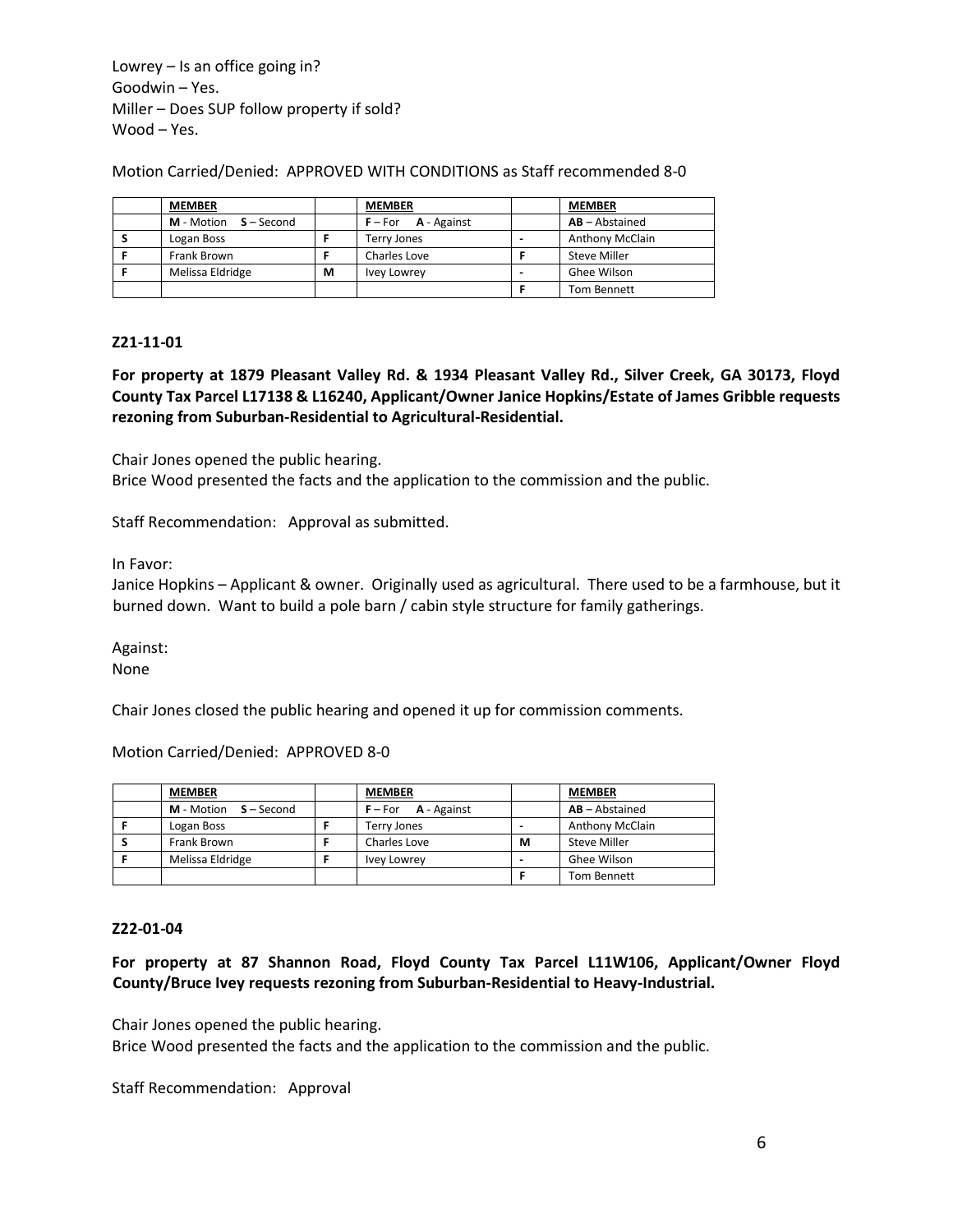In Favor: Bruce Ivey – Floyd County Missy Kendrick - RF RDA

Against: None

Chair Jones closed the public hearing and opened it up for commission comments.

# Motion Carried/Denied: APPROVED 8-0

| <b>MEMBER</b>                  | <b>MEMBER</b>           |   | <b>MEMBER</b>          |
|--------------------------------|-------------------------|---|------------------------|
| <b>M</b> - Motion $S - Second$ | $F$ – For $A$ - Against |   | $AB - Abstractained$   |
| Logan Boss                     | <b>Terry Jones</b>      |   | <b>Anthony McClain</b> |
| Frank Brown                    | Charles Love            | М | Steve Miller           |
| Melissa Eldridge               | Ivey Lowrey             |   | Ghee Wilson            |
|                                |                         |   | Tom Bennett            |

### **Z22-01-05**

**For property at 32 Pierce Hill Road, Floyd County Tax Parcel M10Y035, Applicant/Owner(s) Monty & Diane Slaughter requests rezoning from Light-Industrial to Suburban-Residential.**

Chair Jones opened the public hearing. Brice Wood presented the facts and the application to the commission and the public.

Staff Recommendation: Approval

In Favor: Monty Slaughter (owner)

Against: None

Chair Jones closed the public hearing and opened it up for commission comments.

| Motion Carried/Denied: APPROVED 8-0 |  |
|-------------------------------------|--|
|-------------------------------------|--|

| <b>MEMBER</b>         |   | <b>MEMBER</b>           | <b>MEMBER</b>          |
|-----------------------|---|-------------------------|------------------------|
| M - Motion S - Second |   | $F$ – For $A$ - Against | $AB - Abstractained$   |
| Logan Boss            |   | <b>Terry Jones</b>      | <b>Anthony McClain</b> |
| Frank Brown           |   | Charles Love            | <b>Steve Miller</b>    |
| Melissa Eldridge      | М | Ivey Lowrey             | Ghee Wilson            |
|                       |   |                         | Tom Bennett            |

# **Z22-01-07**

**For property at 100 McHenry Drive, Floyd County Tax Parcel I15W209, Applicant/Owner McHenry Ventures LLC requests rezoning from Office-Institutional to General-Heavy-Commercial.**

Chair Jones opened the public hearing.

Brice Wood presented the facts and the application to the commission and the public.